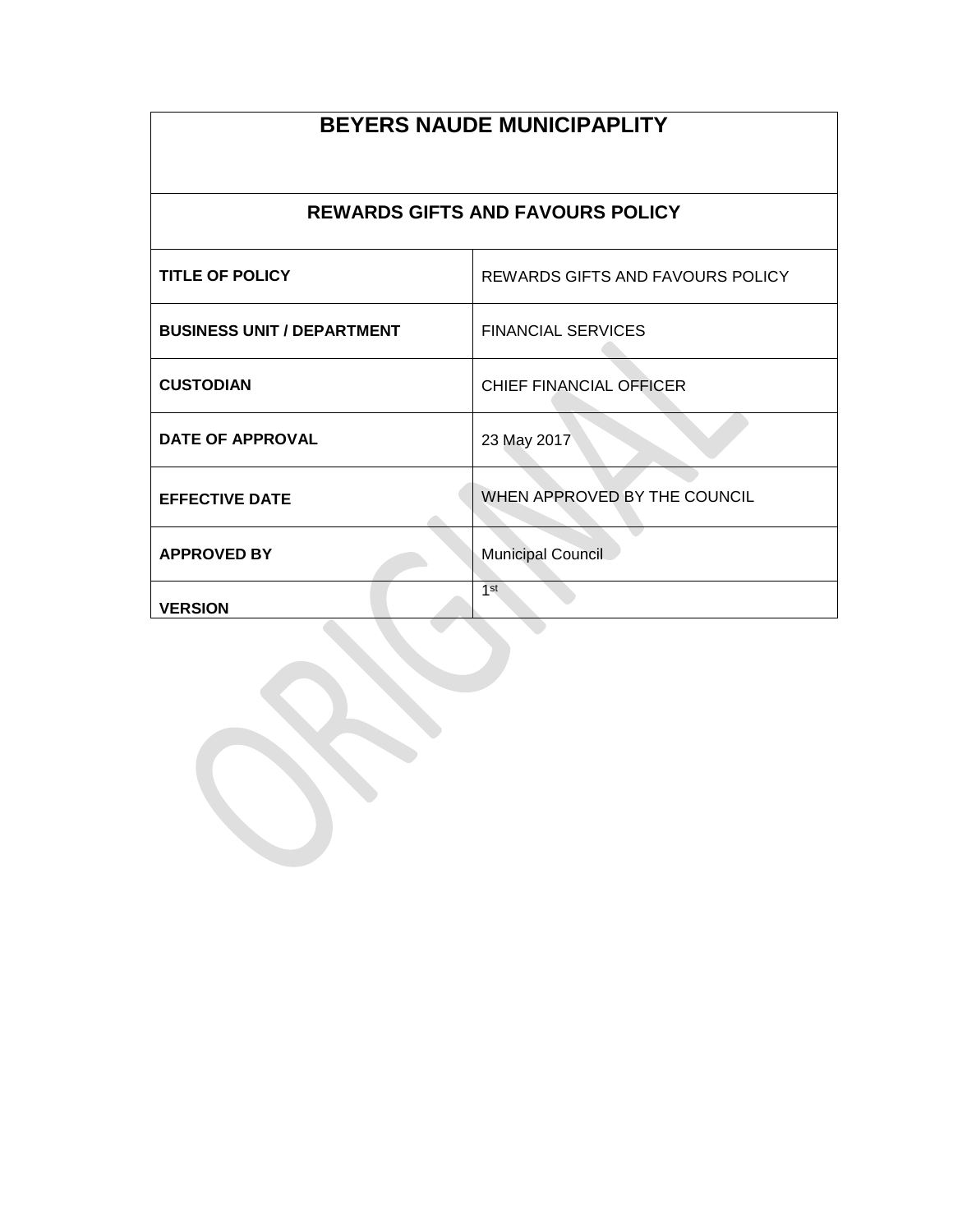## **Table of Contents**

| PART 3 VALUE OF REWARDS, GIFTS AND FAVOURS (Normal and Reasonable)  4             |
|-----------------------------------------------------------------------------------|
|                                                                                   |
| PART 5 RESPONSIBILITIES OF COUNCILLORS AND STAFF MEMBERS TO                       |
| PART 6 AUTHORITIES TO ACCEPT REWARDS, GIFTS OR FAVOURS  4                         |
|                                                                                   |
|                                                                                   |
|                                                                                   |
|                                                                                   |
| ANNEXURE A – Copy of a Declaration of Reward, Gift or Favour for Gift Register. 6 |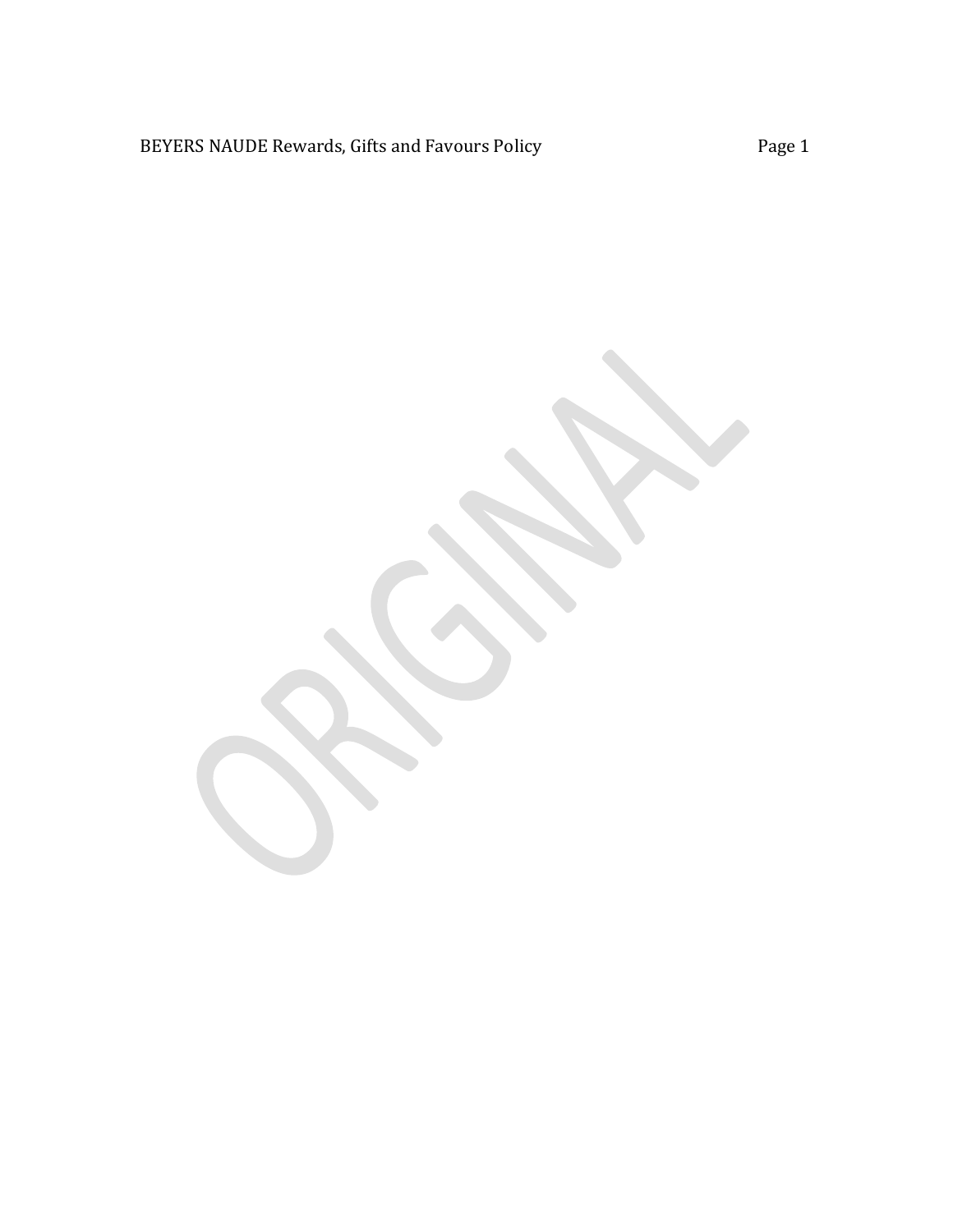## <span id="page-3-0"></span>**PART 1 OBJECTIVE**

To set out in clear terms the rules that apply to offers of a reward, gift or favours from persons having or proposing to have a contractual relationship with the municipality and the responsibilities of councillors and staff members in this regard. The Code of Conduct and Rewards, Gifts and Favours Policy is aimed at ensuring that councillors and staff members conduct themselves so that their good faith and integrity should not be open to question.

## **PART 2 GENERAL PRINCIPLES**

Councillors and staff members will appreciate that receipt of hospitality or acceptance of gifts is, in law, no different from the receipt of monies.

To resolve any doubts about the wisdom of accepting rewards, gifts and favours whether or not such is intended (or might be thought to be intended) to influence councillors or staff member's actions, where there is an offer of hospitality or gifts from persons having of proposing to have contractual relationship with the municipality, then the proper course of action for councillors and staff members is:

- a) To consider acceptance of any such offer only where the councillor or staff member regards it as normal and reasonable. "Normal and reasonable" is defined for this purpose as no more than the municipality would be prepared to offer in equivalent circumstances. The council will provide guidance as to what may be considered appropriate and councillors and staff members should not exceed such guidance without the specific and written authority of the Executive Mayor or Municipal Manager.
- b) Councillors and staff members must ensure that any rewards, gifts and favours not of a level or amount which would lead to the public perception that the individual might be influenced. Councillors and staff members should ask themselves the question "how would acceptance of the reward, gift or favour be perceived by an objective member of the public" and check the answer by seeking an independent view from within the organization's governance and management structure.
- c) If there is doubt as to the propriety of acceptance, the councillor or staff member should decline the offer of a reward, gift or favour.

As a matter of law, it does not matter if the gift, reward or favour is given to or received by the councillor or staff member before or after a contract is awarded or other favour shown. **However, the timing of any acceptance of the reward, gift or favour is important, as demonstrating a possible connection between the acceptance and the grant of a contract. No reward, gift or favour should be accepted from a tenderer in the period between invitation to tender and acceptance by the municipality, nor, so**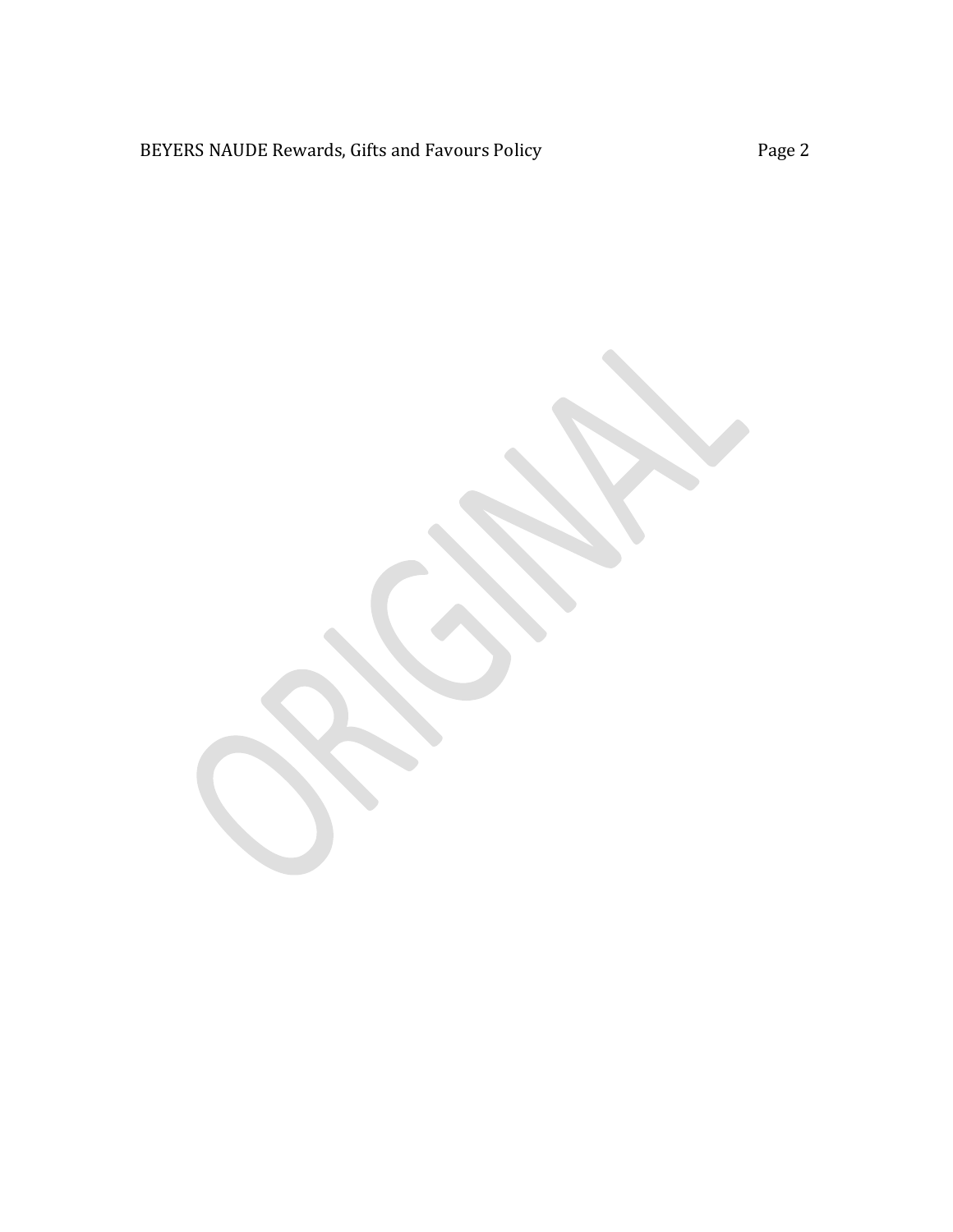#### <span id="page-5-0"></span>**far as is practicable, in the immediate period before invitations to tender are requested or the immediate period after the grant of a contract.**

Schedule 1 and 2 of the Municipal Systems Act No. 32 of 2000 contains the code of conduct for councillors and municipal staff members respectively.

#### **SCHEDULE 1 SECTION 9 STATES:**

- 1. A councillor may not request, solicit or accept any reward, gift or favour for:
	- a) Voting or not voting in a particular manner on any matter before the municipal council or before a committee of which that councillor is a member;
	- b) Persuading the council or any committee in regard to the exercise of any power, function or duty;
	- c) Making a representation to the council or any committee of the council; or
	- d) Disclosing privileged or confidential information.

#### **SCHEDULE 2 SECTION 8 STATES:**

- 1. A staff member of the municipality may not request, solicit or accept any reward or gift in favour for:
	- a) Persuading the council of the municipality, or any structure or functionary of the council, with regard to the exercise of any power or the performance of any duty;
	- b) Making a representation to the council, or any structure or functionary of the council;
	- c) Disclosing any privileged or confidential information; or
	- d) Doing or not doing anything within that staff member's powers or duties.
- 2. As staff member must without delay report to superior official or to the speaker of the council any offer which, if accepted by the staff member, would constitute a breach of (1).

The code of conduct prohibits any councillor or staff member from "soliciting" any gift benefit or reward for example by asking or hinting or making innuendo to that effect, whether directly or indirectly in the workplace or elsewhere through the agency of a colleague, friend or relative.

Within reason, the distribution of company specific items shall not be classified as gifts, favours or rewards. However, this indulgence should not be extended to tenderers, persons with whom there are legal disputes or any person in an adversarial or doubtful relationship with the municipality.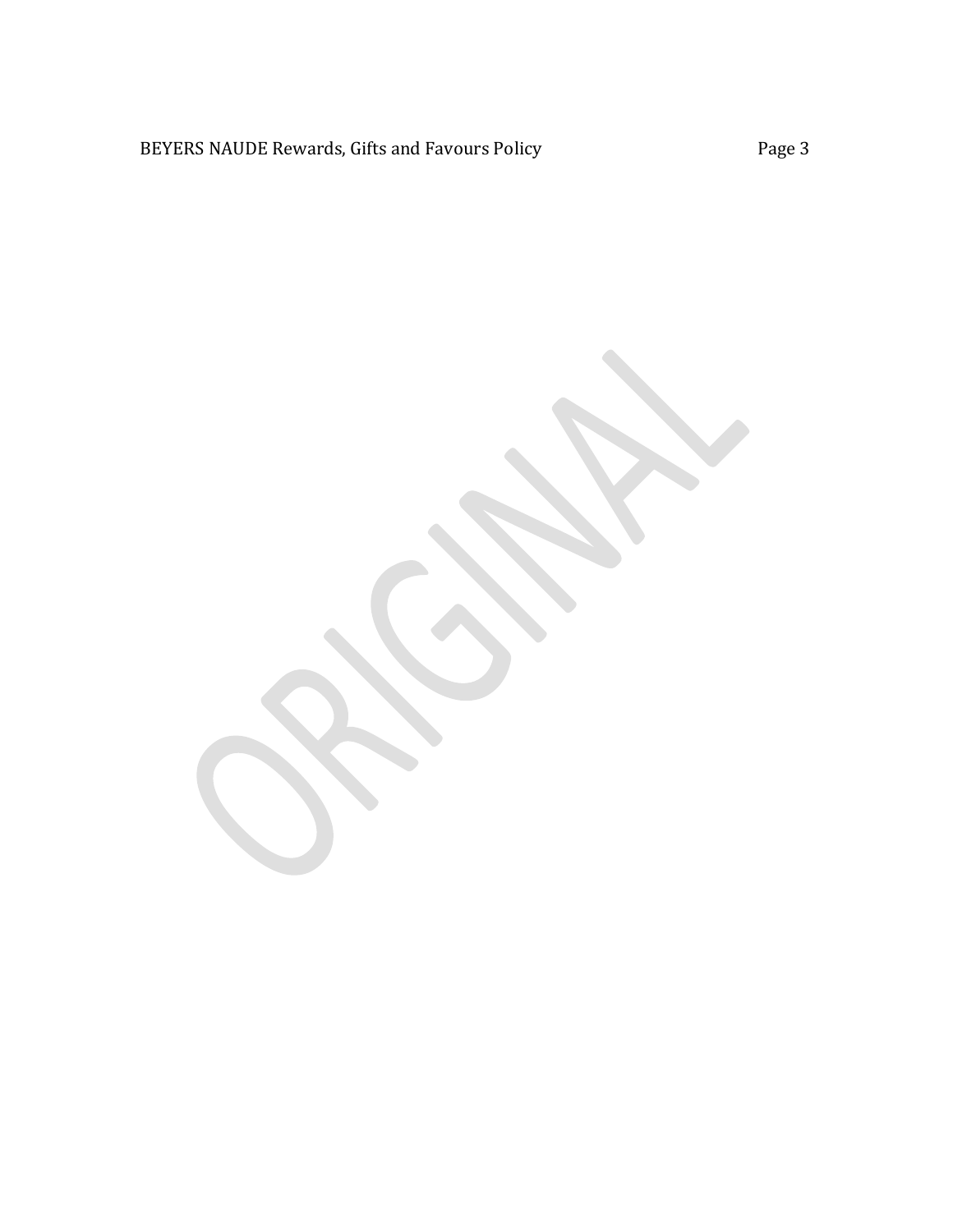## <span id="page-7-0"></span>**PART 3 VALUE OF REWARDS, GIFTS AND FAVOURS (Normal and Reasonable)**

Councillors and staff members are required to report and register rewards, gifts and favours of R350 and above.

#### **PART 4 REGISTER OF REWARDS, GIFTS AND FAVOURS**

An electronic register will be kept and maintained in the office of the Municipal Manager and Internal Audit should review the register periodically. A gift declaration Form (ANNEXURE A) shall be completed by councillors and staff members who have received a rewards, gift or favour which exceeds the approved value. Each declaration submitted will be allocated a serial number by the municipal manager for reference purposes.

### **PART 5 RESPONSIBILITIES OF COUNCILLORS AND STAFF MEMBERS TO DECLARE REWARDS, GIFTS AND FAVOURS**

It is the responsibility of councillors and staff members to declare all rewards, gifts and or favours which exceed the value determined by council.

#### **PART 6 AUTHORITIES TO ACCEPT REWARDS, GIFTS OR FAVOURS**

#### *Staff Members*

The responsibility of granting authority to staff members to accept rewards, gifts or favours rests with the Municipal Manager.

#### *Councillors*

The responsibility of granting authority to councillors to accept rewards, gifts or favours rests with the Executive Mayor.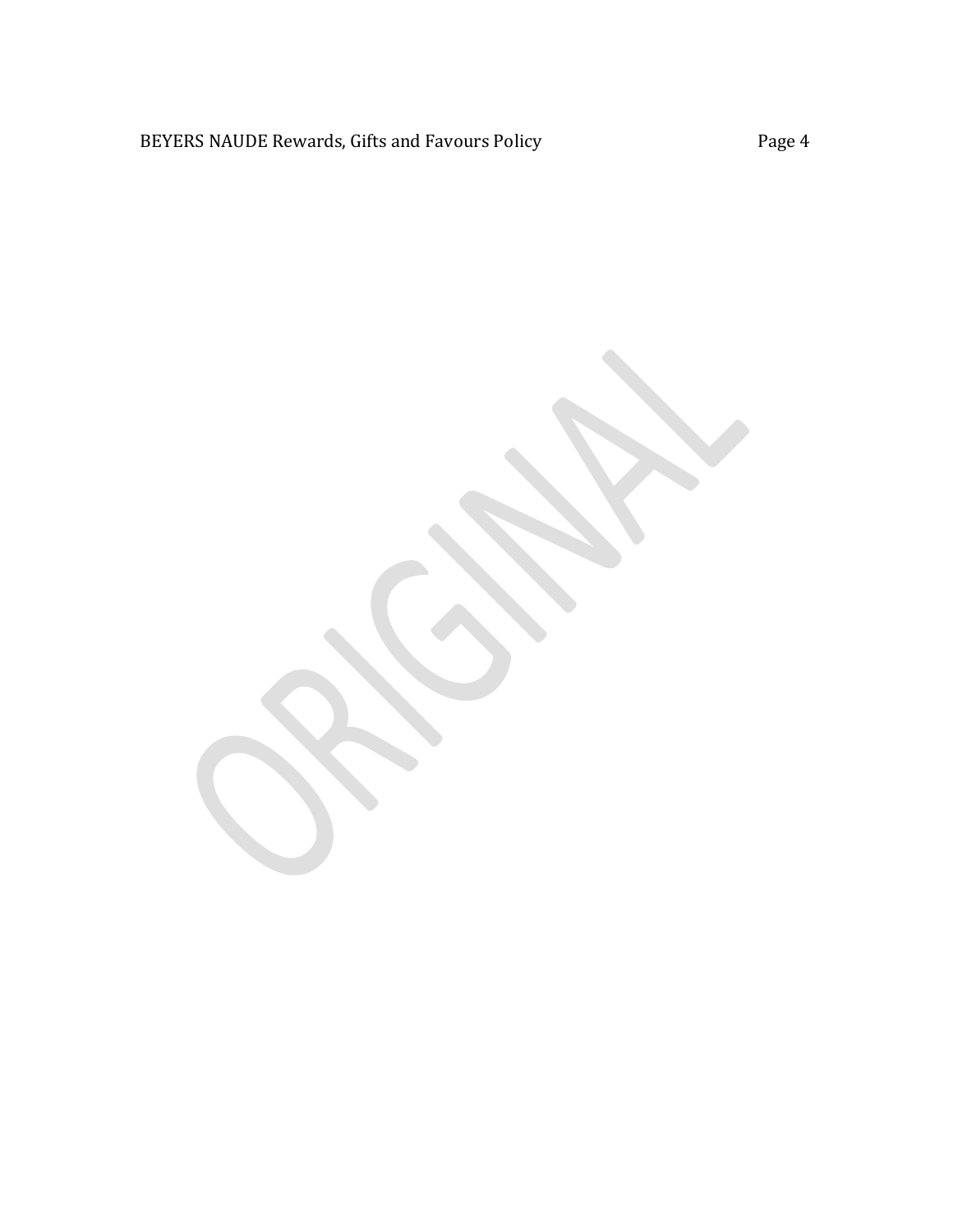## <span id="page-9-0"></span>**PART 7 ACCOUNTABILITY**

The Municipal Manager shall provide details of all rewards, gifts and favours received by councillors and staff members and authorized by the Executive Mayor or Municipal Manager to the Audit Committee quarterly basis and Mayoral Committee on a monthly basis.

#### **PART 8 ENFORCEMENT**

Municipal Councillors or staff members who accept rewards, gifts or favours without declaring them in breach of the code of conduct will be dealt with in terms of the disciplinary procedures of the municipality.

**(Note: refer to HR work stream for additional information on disciplinary procedures and relevant act)**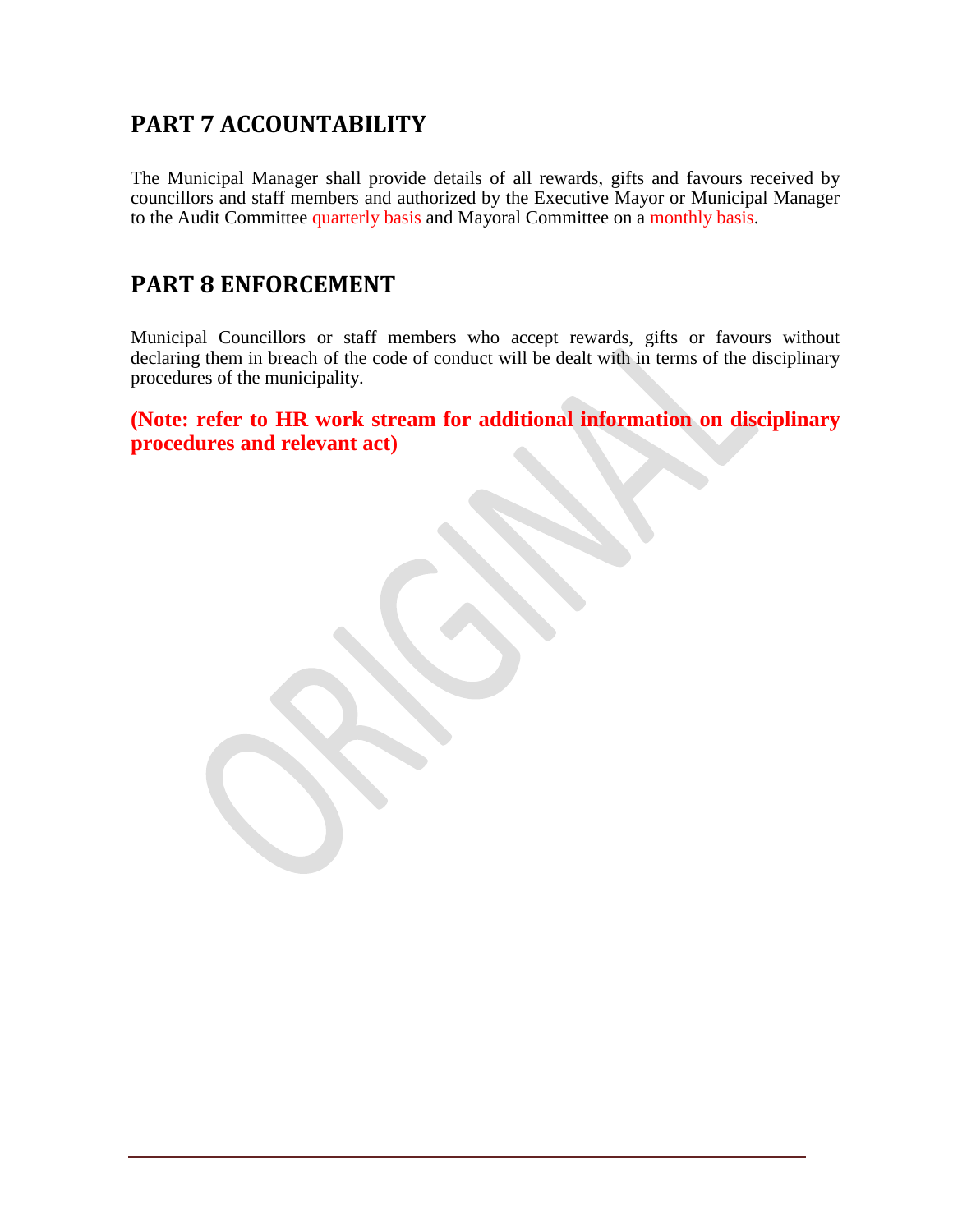#### <span id="page-10-0"></span>BEYERS NAUDE Rewards, Gifts and Favours Policy Page 4 **ANNEXURE A – Copy of a Declaration of Reward, Gift or Favour for Gift Register**

# **BEYERS NAUDE MUNICIPALITY**

| DECLARATION OF REWARD, GIFT OR FAVOUR FOR GIFT                                                    |                             |                                                             |  |  |                  |  |  |  |
|---------------------------------------------------------------------------------------------------|-----------------------------|-------------------------------------------------------------|--|--|------------------|--|--|--|
|                                                                                                   | REGISTER                    |                                                             |  |  |                  |  |  |  |
|                                                                                                   |                             | Register Number: ___________ Date: ______/_____/_____/_____ |  |  |                  |  |  |  |
|                                                                                                   |                             |                                                             |  |  |                  |  |  |  |
| <b>Details of Sponsor (Contributor)</b>                                                           |                             |                                                             |  |  |                  |  |  |  |
| <b>Company Name</b>                                                                               |                             |                                                             |  |  |                  |  |  |  |
| Name of Company                                                                                   |                             |                                                             |  |  |                  |  |  |  |
| Representative                                                                                    |                             |                                                             |  |  |                  |  |  |  |
| <b>Service Provided</b>                                                                           |                             |                                                             |  |  |                  |  |  |  |
| Relationship                                                                                      |                             |                                                             |  |  |                  |  |  |  |
|                                                                                                   | <b>Service Period</b>       |                                                             |  |  |                  |  |  |  |
|                                                                                                   | <b>Details of Recipient</b> |                                                             |  |  |                  |  |  |  |
| Name                                                                                              |                             |                                                             |  |  |                  |  |  |  |
| Branch/                                                                                           |                             |                                                             |  |  |                  |  |  |  |
| Department                                                                                        |                             |                                                             |  |  |                  |  |  |  |
| <b>Staff Number</b>                                                                               |                             |                                                             |  |  |                  |  |  |  |
| <b>Details of Reward, Gift or Favour Received</b>                                                 |                             |                                                             |  |  |                  |  |  |  |
| No.                                                                                               |                             | Description                                                 |  |  | Approx. Monetary |  |  |  |
|                                                                                                   |                             |                                                             |  |  | Value            |  |  |  |
|                                                                                                   |                             |                                                             |  |  |                  |  |  |  |
|                                                                                                   |                             |                                                             |  |  |                  |  |  |  |
| Yes<br>N <sub>o</sub>                                                                             |                             |                                                             |  |  |                  |  |  |  |
| Have any rewards gifts or favours been received from                                              |                             |                                                             |  |  |                  |  |  |  |
| this company before? (Mark with "X")<br>If yes, please provide a description of this gift $(s)$ : |                             |                                                             |  |  |                  |  |  |  |
|                                                                                                   |                             |                                                             |  |  |                  |  |  |  |
|                                                                                                   |                             |                                                             |  |  |                  |  |  |  |
|                                                                                                   |                             |                                                             |  |  |                  |  |  |  |
| <b>Municipal Manager Approval (FOR OFFICE USE ONLY)</b>                                           |                             |                                                             |  |  |                  |  |  |  |
|                                                                                                   |                             |                                                             |  |  |                  |  |  |  |
| The above gift is: (Mark with "X")                                                                |                             |                                                             |  |  |                  |  |  |  |
| To be returned to supplier with a letter of thanks                                                |                             |                                                             |  |  |                  |  |  |  |
| To be enjoyed by the councillor or official, above                                                |                             |                                                             |  |  |                  |  |  |  |
| To be enjoyed by the branch / department under management supervision                             |                             |                                                             |  |  |                  |  |  |  |
| <b>Comments</b>                                                                                   |                             |                                                             |  |  |                  |  |  |  |
|                                                                                                   |                             |                                                             |  |  |                  |  |  |  |
|                                                                                                   |                             |                                                             |  |  |                  |  |  |  |
| Municipal Manager / Executive Mayor: _                                                            |                             |                                                             |  |  |                  |  |  |  |
| (Signature)                                                                                       |                             |                                                             |  |  |                  |  |  |  |